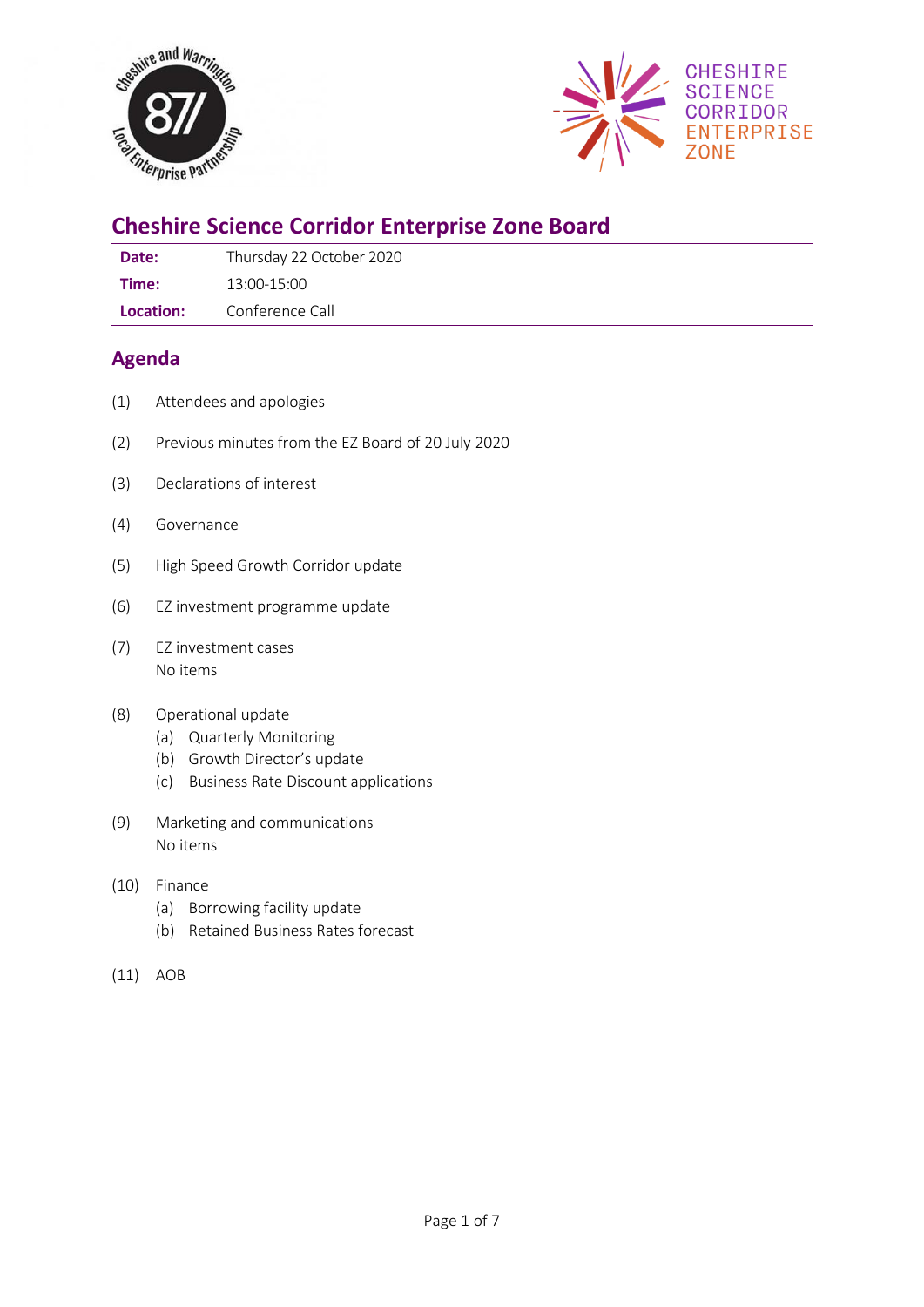## **Item 1 – Attendees and Apologies**

#### **EZ Board Members:**

Robert Mee, Chair of EZ Board and LEP Board Member Peter Broxton, LEP Board Member and Vice Chair of the EZ Board Tony Bochenski, Independent Member Cllr Russ Bowden, Warrington Borough Council Chris Farrow, Independent Member Cllr Louise Gittins, Cheshire West and Chester Council Katie McConnell, LEP Youth Board Member Annette McDonald, Independent Member Cllr Amanda Stott, Cheshire East Council

#### **In Attendance:**

John Adlen, Cheshire and Warrington LEP Philip Cox, Cheshire and Warrington LEP Gemma Davies, Cheshire West and Chester Council Stephen Fitzsimons, Warrington & Co. Philip Kerr, Cheshire East Council Joel Tagg, Cities & Growth Unit Martin Wood, Cities & Growth Unit

#### **Apologies:**

Cllr Richard Beacham, Cheshire West & Chester Council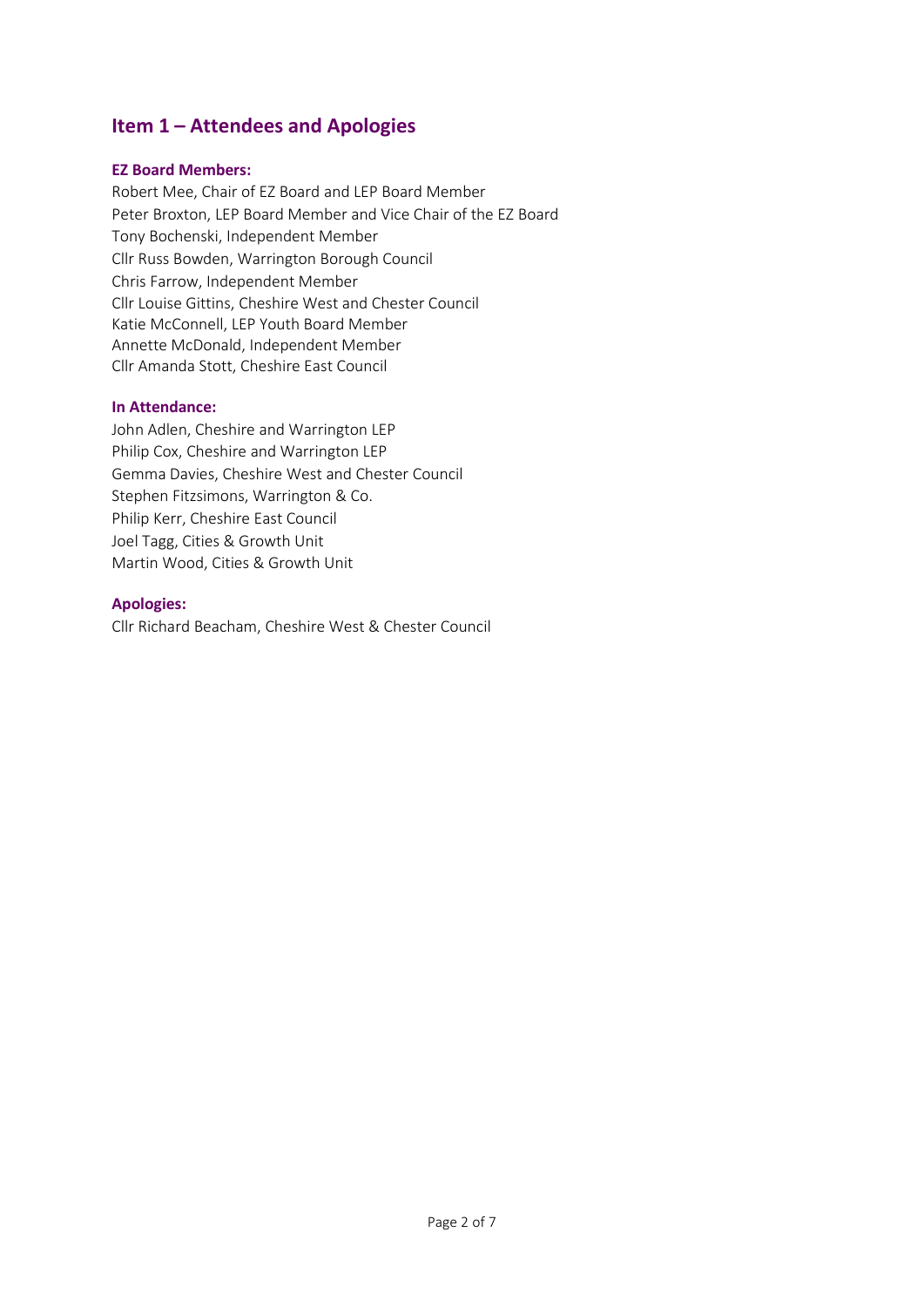## **Item 2 – Previous Minutes**

| <b>Meeting Title</b> |                                                                                                                                                                                                                                                                                                                                                                                                                                                                                                                                                                                                                                                                                                                                                                                                                                         | Cheshire Science Corridor Enterprise Zone Board                                                                                                                                                                                                                                                                                       |                                  |  |  |  |
|----------------------|-----------------------------------------------------------------------------------------------------------------------------------------------------------------------------------------------------------------------------------------------------------------------------------------------------------------------------------------------------------------------------------------------------------------------------------------------------------------------------------------------------------------------------------------------------------------------------------------------------------------------------------------------------------------------------------------------------------------------------------------------------------------------------------------------------------------------------------------|---------------------------------------------------------------------------------------------------------------------------------------------------------------------------------------------------------------------------------------------------------------------------------------------------------------------------------------|----------------------------------|--|--|--|
| <b>Date</b>          |                                                                                                                                                                                                                                                                                                                                                                                                                                                                                                                                                                                                                                                                                                                                                                                                                                         | 23 July 2020                                                                                                                                                                                                                                                                                                                          |                                  |  |  |  |
| <b>Time</b>          |                                                                                                                                                                                                                                                                                                                                                                                                                                                                                                                                                                                                                                                                                                                                                                                                                                         | 13:00-15:00                                                                                                                                                                                                                                                                                                                           |                                  |  |  |  |
| <b>Location</b>      |                                                                                                                                                                                                                                                                                                                                                                                                                                                                                                                                                                                                                                                                                                                                                                                                                                         | Microsoft Teams                                                                                                                                                                                                                                                                                                                       |                                  |  |  |  |
|                      | <b>Agenda Item</b>                                                                                                                                                                                                                                                                                                                                                                                                                                                                                                                                                                                                                                                                                                                                                                                                                      | <b>Action/Decision</b>                                                                                                                                                                                                                                                                                                                |                                  |  |  |  |
| 1.                   |                                                                                                                                                                                                                                                                                                                                                                                                                                                                                                                                                                                                                                                                                                                                                                                                                                         | <b>Attendees and apologies</b>                                                                                                                                                                                                                                                                                                        |                                  |  |  |  |
|                      | <b>EZ Board Members:</b><br>Robert Mee, Chair of EZ Board and LEP Board Member<br>Peter Broxton, LEP Board Member and Vice Chair of EZ Board<br>Tony Bochenski, Independent Member<br>Peter Broxton, LEP Board Member and Vice Chair of the EZ Board<br>Chris Farrow, Independent Member<br>Katie McConnell, LEP Youth Board Member<br>Annette McDonald, Independent Member<br>Cllr Amanda Stott, Cheshire East Council<br><b>In Attendance:</b><br>John Adlen, Cheshire & Warrington LEP<br>Philip Cox, Cheshire & Warrington LEP<br>Stephen Fitzsimons, Warrington & Co.<br>Philip Kerr, Cheshire East Council<br><b>Apologies:</b><br>Cllr Russ Bowden, Warrington Borough Council<br>Cllr Richard Beacham, Cheshire West & Chester Council<br>Stephanie Ramsden, Cheshire West & Chester Council<br>Joel Tagg, Cities & Growth Unit |                                                                                                                                                                                                                                                                                                                                       |                                  |  |  |  |
| 2.                   |                                                                                                                                                                                                                                                                                                                                                                                                                                                                                                                                                                                                                                                                                                                                                                                                                                         | <b>Previous EZ Board minutes</b><br>All matters arising from the previous EZ Board held on 16 May 2019<br>have been actioned or will be covered in this board.                                                                                                                                                                        | Minutes agreed<br>and signed off |  |  |  |
| 3.                   |                                                                                                                                                                                                                                                                                                                                                                                                                                                                                                                                                                                                                                                                                                                                                                                                                                         | <b>Declarations of interest</b>                                                                                                                                                                                                                                                                                                       |                                  |  |  |  |
|                      |                                                                                                                                                                                                                                                                                                                                                                                                                                                                                                                                                                                                                                                                                                                                                                                                                                         | (a) Cllr Amanda Stott declared an interest on behalf of Cheshire East<br>Council in Alderley Park<br>(b) Stephen Fitzsimons declared an interest on behalf of Warrington<br>Borough Council in Birchwood Park<br>(c) Chris Farrow declared an interest in sites in Ellesmere Port as Chair<br>of the Ellesmere Port Development Board |                                  |  |  |  |
| 4.                   | <b>Site Update</b>                                                                                                                                                                                                                                                                                                                                                                                                                                                                                                                                                                                                                                                                                                                                                                                                                      |                                                                                                                                                                                                                                                                                                                                       |                                  |  |  |  |
|                      |                                                                                                                                                                                                                                                                                                                                                                                                                                                                                                                                                                                                                                                                                                                                                                                                                                         | There was no site update due to Covid-19.                                                                                                                                                                                                                                                                                             |                                  |  |  |  |
| 5.                   | Governance                                                                                                                                                                                                                                                                                                                                                                                                                                                                                                                                                                                                                                                                                                                                                                                                                              | The EZ Board welcomed Katie McConnell, who has joined as a<br>representative from the LEP's newly established Youth Board                                                                                                                                                                                                             |                                  |  |  |  |
| 6.                   | a) EZ investment programme update                                                                                                                                                                                                                                                                                                                                                                                                                                                                                                                                                                                                                                                                                                                                                                                                       |                                                                                                                                                                                                                                                                                                                                       |                                  |  |  |  |
|                      | programme:<br>п<br>п                                                                                                                                                                                                                                                                                                                                                                                                                                                                                                                                                                                                                                                                                                                                                                                                                    | John Adlen updated the EZ Board on progress of the investment<br>Glasshouse - completed, final claim received but not paid<br>Aviator - completed, still awaiting final claim                                                                                                                                                         |                                  |  |  |  |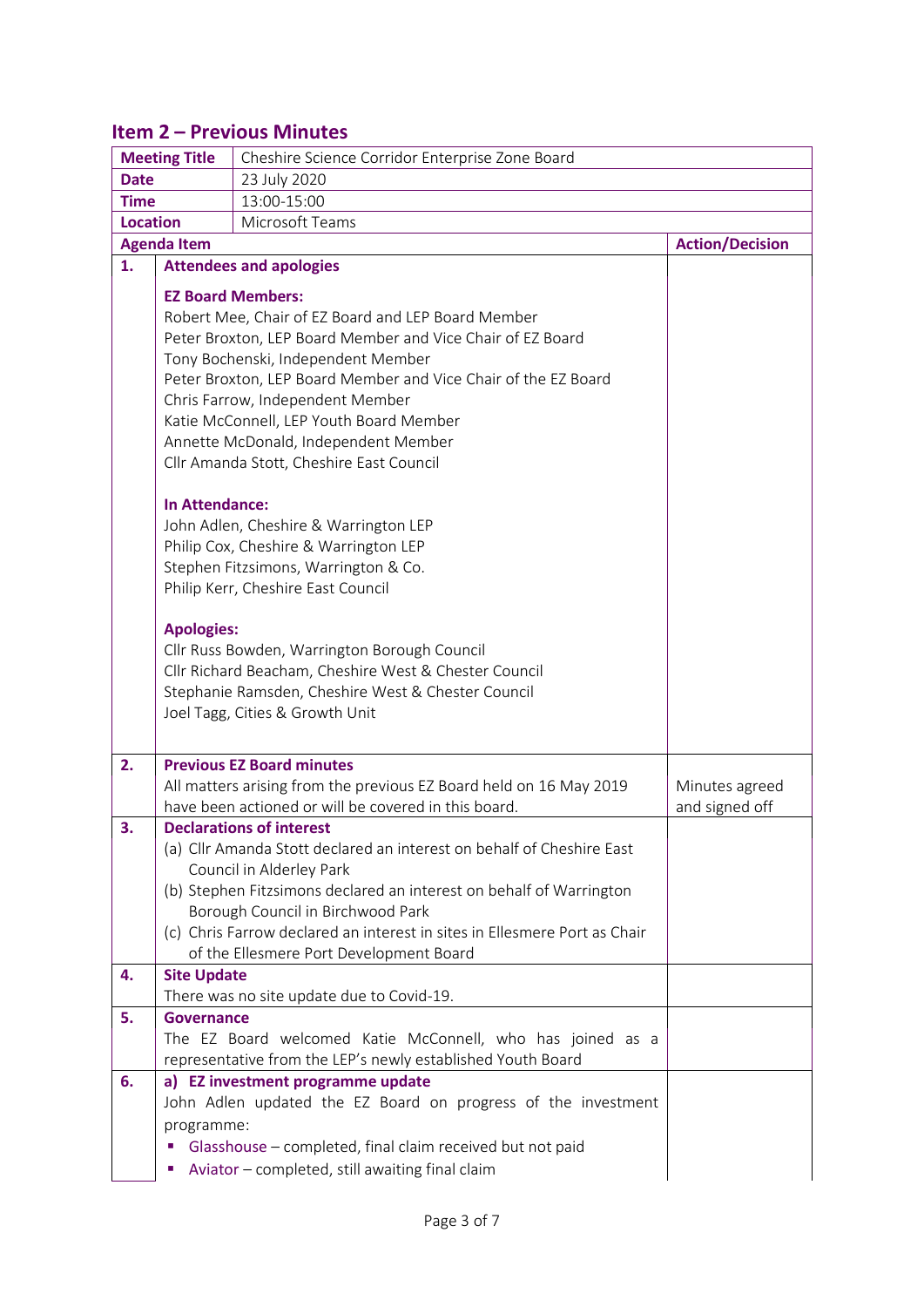|     | Helix Phase 2 - completed, still awaiting final claim                   |  |
|-----|-------------------------------------------------------------------------|--|
|     | Newport Rhino - completed, final claim received and paid<br>×,          |  |
|     | New Bridge Road Substation - completed, final claim received and<br>o,  |  |
|     | paid                                                                    |  |
|     | Quadrant Phase $2$ – completed, first claim will be paid once EZ        |  |
|     | Borrowing Facility is signed                                            |  |
|     | b) EZ investment cases                                                  |  |
|     | No items.                                                               |  |
|     |                                                                         |  |
|     | <b>Quarterly Monitoring</b><br>c)                                       |  |
|     | New businesses attracted to $EZ - 16$ (total 79)<br>ш                   |  |
|     | New jobs attracted to $EZ - 276$ (total 1,883)<br>×                     |  |
|     | New and refurbished commercial floorspace $-$ 32,159 sq ft (total<br>×  |  |
|     | 696,976 sq ft)                                                          |  |
|     | Private sector leverage - £3.9m (total £142.7m)                         |  |
| 7.  | <b>Operational update</b>                                               |  |
|     | a) Growth Director's update                                             |  |
|     | The EZ Board considered and noted the Growth Director's report on       |  |
|     | key development activities undertaken during the last period.           |  |
|     |                                                                         |  |
|     | b) Business Rate Discount applications                                  |  |
|     | The Board ratified the following Business Rate Discount applications:   |  |
|     | Unistow                                                                 |  |
|     | Stantec                                                                 |  |
|     | <b>Helio Medical</b>                                                    |  |
|     | Cryoshere                                                               |  |
| 8.  | <b>Marketing and communications</b>                                     |  |
|     | Discussion have been held with the University of Liverpool and<br>ш     |  |
|     | University of Manchester regarding how to better market the three       |  |
|     | sub-regions as a science and tech location                              |  |
|     | Discussion have been held with Alderley Park anout developing a         |  |
|     | marketing strategy and campaign for the life sciences sector to         |  |
|     | capitalise on the success of the Lighthouse Lab                         |  |
| 9.  | <b>Finance update</b>                                                   |  |
|     | The EZ Board noted the Growth Director's update on EZ finances and the  |  |
|     | creation of a £30m borrowing facility from the three local authorities. |  |
| 10. | <b>AOB</b>                                                              |  |
|     | There being no other business, the Chair thanked everyone for their     |  |
|     | attendance and closed the meeting.                                      |  |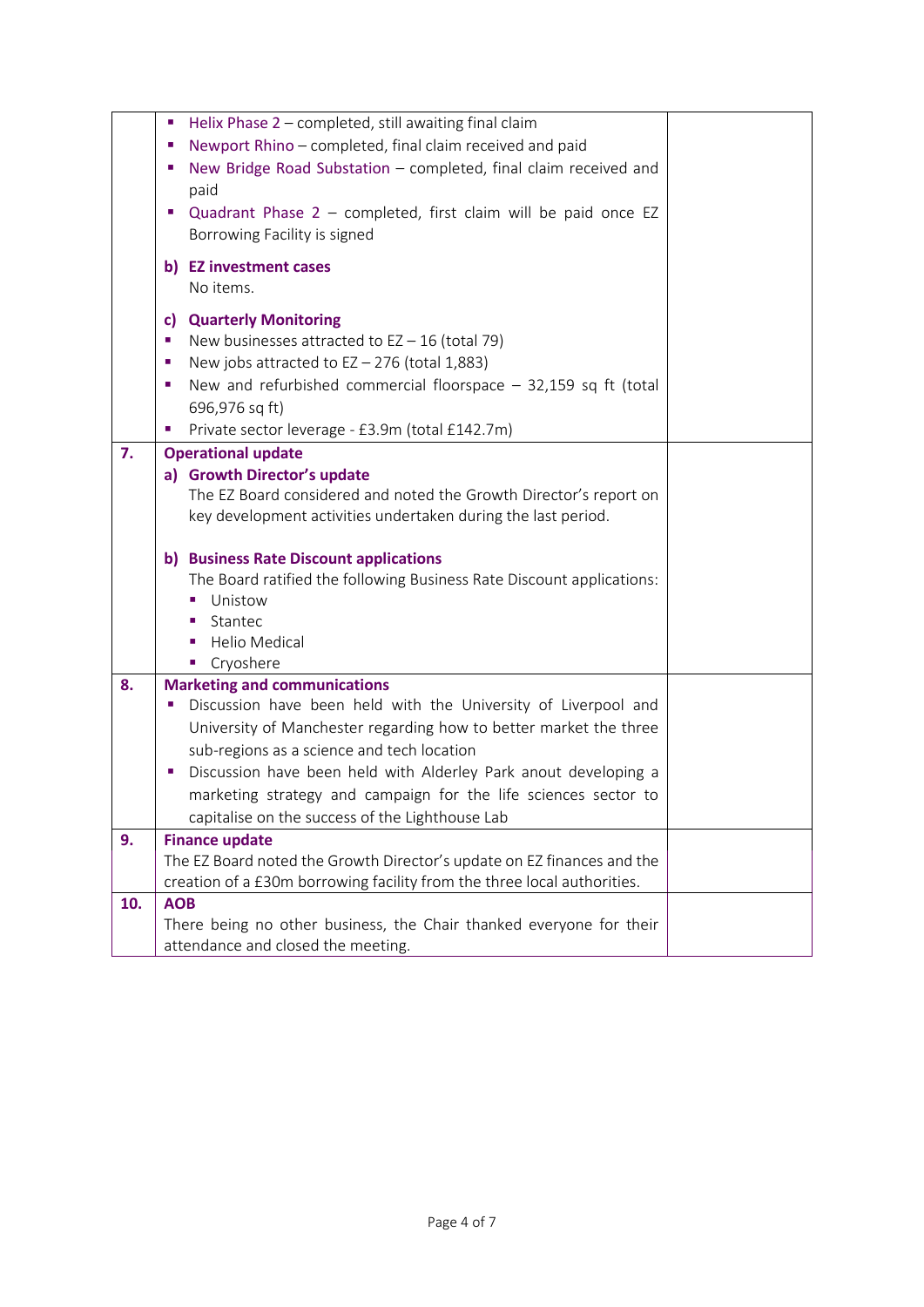## **Item 3 – Declarations of interest**

EZ Board members and attendees to declare any personal or professional interests in an agenda item in line with the Cheshire and Warrington Local Enterprise Partnership's Local Assurance Framework.

Any Board member or attendee declaring an interest can remain in the meeting while the item is discussed but are only allowed to answer direct questions about that item and should refrain from promoting the item in any way.

### **Item 4 – Governance**

No items

### **Item 5 – High Speed Growth Corridor update**

John Adlen will give a presentation on the proposed High Speed Growth Corridor.

### **Item 6 – EZ investment programme**

| Project                    | <b>Total Project</b> | <b>Total EZ</b>   | <b>EZ Investment</b> | <b>Remainder to be</b>   |
|----------------------------|----------------------|-------------------|----------------------|--------------------------|
|                            | Cost(f)              | <b>Investment</b> | <b>Drawn Down to</b> | Drawn Down (£)           |
|                            |                      | Committed (£)     | Date $(f)$           |                          |
| Glasshouse                 | 27,800,000           | 3,872,876         | 3,872,876            |                          |
| Aviator                    | 10,786,918           | 1,701,418         | 1,192,529            | 404,589                  |
| Helix Phase 2              | 3,728,223            | 659,347           | 557,828              | 101,519                  |
| Newport Rhino              | 6,187,228            | 792,670           | 792,670              | $\overline{\phantom{0}}$ |
| New Bridge Road Substation | 1,698,180            | 590,857           | 590,857              |                          |
| <b>Total</b>               | 50,200,549           | 7,617,168         | 7,11,060             | 506,108                  |

The table below provides the latest position on the approved EZ investments.

- **Glasshouse** scheme has attracted 27 tenants so far, employing 300+ staff, almost all of which are technology, innovation or digital health businesses, which was the target market for the scheme. The serviced offices in Glasshouse are now over 90% occupied.
- **Aviator Phase 1** completed in March 2020, Redsun has let the 125,000 sq ft Aviator Phase 1 scheme to Survitec, a global leader in survival and safety solutions to the marine, defence, aviation and offshore markets, on a 20 year lease. Redsun has also sold the Aviator Phase 1 unit to UK Warehouse Properties, a joint venture between American fund manager Ares and Midlands-based property development company Revelan. Awaiting final claim.
- **EXTERN Phase 2** the scheme completed in October 2019 and is now fully let, having recently attracted MPS Automotive that will use Unit 6 at Helix to house a TV studio and digital media centre to film a live interactive internet TV shows for the sale of custom built high performance cars. Awaiting final claim.
- **EXECT** Newport Rhino completed in November 2019 and occupier has moved in, final claim made.
- **New Bridge Road Substation** completed.
- **Quadrant Phase 2** completed end March 2020, investment to be drawn down post-practical completion. Are in discussions with a number of prospective tenants.
- **Blocks 22-24 Alderley Park** signed off by P&I Committee and LEP Board, subject to EZ Borrowing Facility being in place.
- **Aviator Phase 2** signed off by P&I Committee, subject to EZ Borrowing Facility being in place.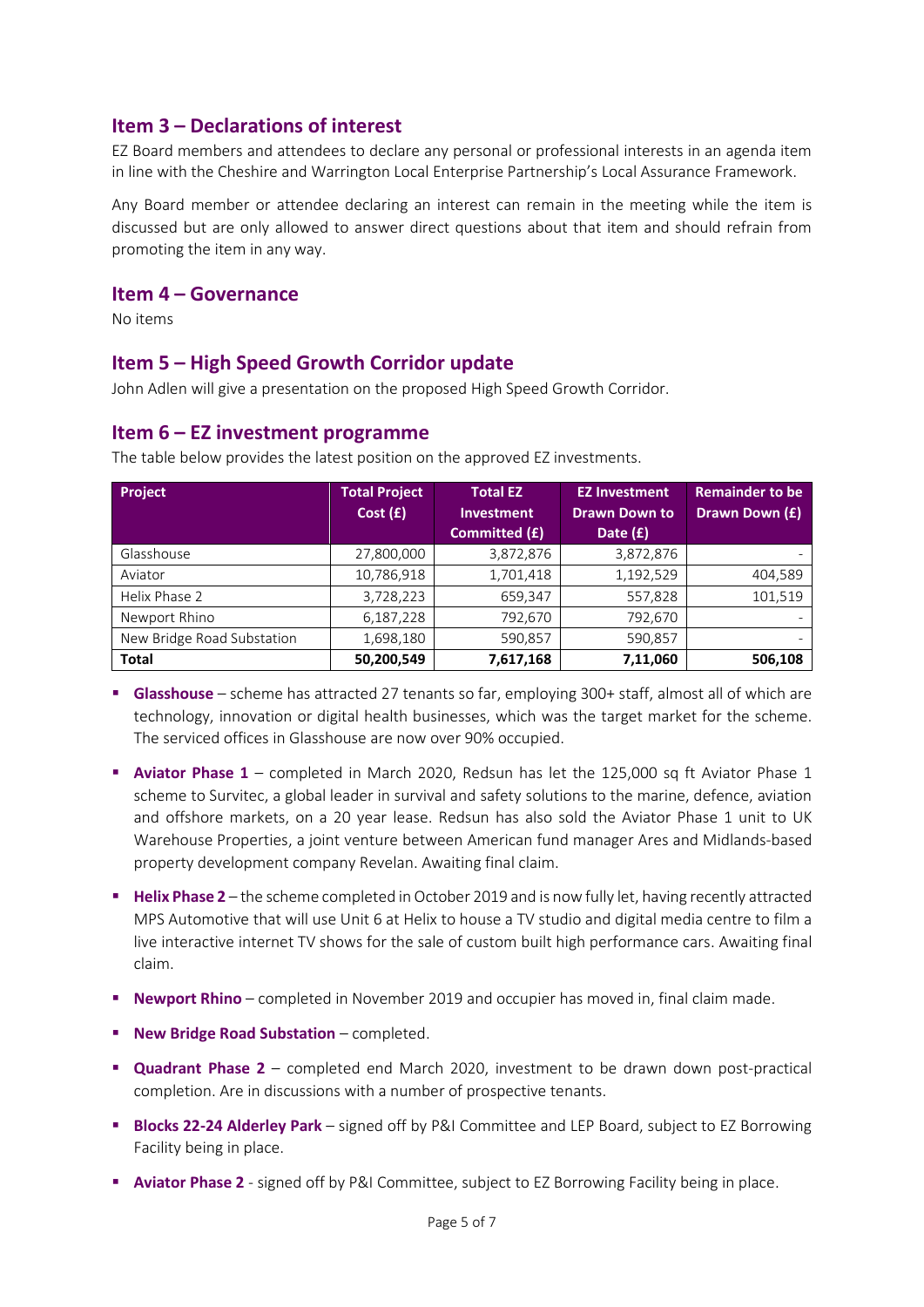### **Item 6 – EZ investment cases**

No items

## **Item 7 – Operational update**

#### **Item 7a) Quarterly monitoring**

Quarterly monitoring paper to follow.

#### **Item 7b) Growth Director's update**

The following key development activities have been undertaken during the last period:

- Working with the following applicants on the development of EZ investment business cases:
	- Bruntwood on the legal agreement for Blocks 22-24 at Alderley Park
	- Redsun Developments on the development of phase 2 of the Aviator scheme (80,000 sq ft unit) at Hooton Park
	- Gaerwen Properties on the development of c.180,000 sq ft of new industrial floorspace at Newport Business Park
- Development of the business case for a High Speed Growth Corridor
- Working on the finalisation of the EZ Borrowing Facility
- Held the first meeting of the EZ Credit Committee

#### **Item 7c) Business Rate Discount applications**

The following Business Rate Discount applications have been approved by the EZ Steering Group and are recommended for ratification by the EZ Board:

- **MPS Automotive** (Unit 6 Helix Business Park, Ellesmere Port) the company will use the unit to house a TV studio and digital media centre to film a live interactive internet TV show for the sale of custom built high performance cars. The company satisfies the sector test as a science/technology company and is not currently based in the EZ and as such is not subject to the growth test.
- **Three Media** (Alderley Park) a specialist technology company, which provides transformative and innovative solutions for media and broadcast companies, both via its tier one consultancy services and with its product the XEN:Pipeline, a Business Content Management system. AI / ML and management of seriously large multi-layered data sets is currently a focus to ensure that Clients, such as ITV, BBC, AMC Networks (US) can auto- discover, exploit and monetise all their content. The company satisfies the Sector Test and they are projecting to grow turnover from c.£200k to £4.4m over the next three years, and as such meets the Growth Test.

#### **Item 8 – Marketing and communications**

No items

#### **Item 9 – Finance update**

#### **Item 9a) Borrowing facility update**

A verbal update will be provided on the EZ Borrowing Facility.